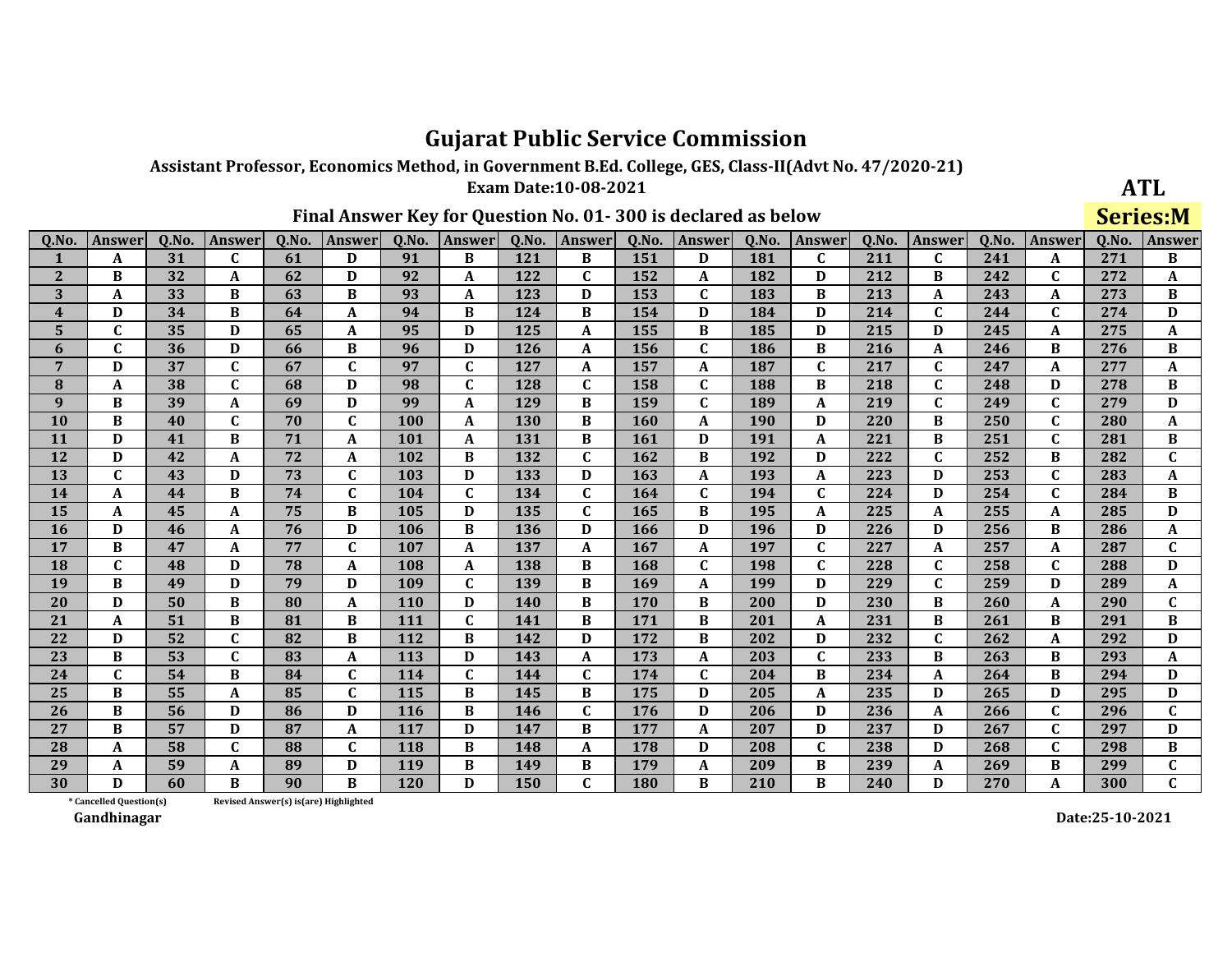Assistant Professor, Economics Method, in Government B.Ed. College, GES, Class-II(Advt No. 47/2020-21)

Exam Date:10-08-2021

|                         | Final Answer Key for Question No. 01-300 is declared as below |       |              |       |              |            |                  |            |              |       |              |       |              |       |              | <b>Series:A</b> |              |       |               |
|-------------------------|---------------------------------------------------------------|-------|--------------|-------|--------------|------------|------------------|------------|--------------|-------|--------------|-------|--------------|-------|--------------|-----------------|--------------|-------|---------------|
| Q.No.                   | Answer                                                        | Q.No. | Answer       | Q.No. | Answer       | Q.No.      | <b>Answer</b>    | Q.No.      | Answer       | Q.No. | Answer       | Q.No. | Answer       | Q.No. | Answer       | Q.No            | Answei       | Q.No. | <b>Answer</b> |
|                         | A                                                             | 31    | C            | 61    | D            | 91         | B                | 121        | B            | 151   | D            | 181   | C            | 211   | $\mathbf{C}$ | 241             | A            | 271   | B             |
| $\mathbf{2}$            | B                                                             | 32    | A            | 62    | D            | 92         | A                | 122        | $\mathbf{C}$ | 152   | A            | 182   | D            | 212   | B            | 242             | $\mathbf{C}$ | 272   | A             |
| 3                       | A                                                             | 33    | B            | 63    | B            | 93         | A                | 123        | D            | 153   | $\mathbf C$  | 183   | B            | 213   | A            | 243             | A            | 273   | B             |
| $\overline{\mathbf{4}}$ | D                                                             | 34    | B            | 64    | A            | 94         | B                | 124        | B            | 154   | D            | 184   | D            | 214   | $\mathbf C$  | 244             | $\mathbf{C}$ | 274   | D             |
| 5                       |                                                               | 35    | D            | 65    | A            | 95         | D                | 125        | A            | 155   | B            | 185   | D            | 215   | D            | 245             | A            | 275   | A             |
| 6                       | C.                                                            | 36    | D            | 66    | B            | 96         | D                | <b>126</b> | A            | 156   | $\mathbf{C}$ | 186   | B            | 216   | A            | 246             | B            | 276   | B             |
| 7                       | D                                                             | 37    | $\mathbf C$  | 67    | $\mathbf{C}$ | 97         | C                | 127        | A            | 157   | A            | 187   | $\mathbf{C}$ | 217   | $\mathbf C$  | 247             | A            | 277   | A             |
| 8                       | A                                                             | 38    | $\mathbf C$  | 68    | D            | 98         | $\mathbf C$      | 128        | $\mathbf{C}$ | 158   | $\mathbf{C}$ | 188   | B            | 218   | $\mathbf C$  | 248             | D            | 278   | B             |
| 9                       | B                                                             | 39    | A            | 69    | D            | 99         | A                | 129        | B            | 159   | $\mathbf{C}$ | 189   | A            | 219   | $\mathbf c$  | 249             | $\mathbf C$  | 279   | D             |
| 10                      | B                                                             | 40    | $\mathbf{C}$ | 70    | C            | 100        | $\mathbf{A}$     | 130        | B            | 160   | A            | 190   | D            | 220   | B            | 250             | $\mathbf{C}$ | 280   | A             |
| 11                      | D                                                             | 41    | B            | 71    | A            | 101        | A                | 131        | В            | 161   | D            | 191   | A            | 221   | B            | 251             | $\mathbf C$  | 281   | B             |
| 12                      | D                                                             | 42    | A            | 72    | A            | 102        | B                | 132        | C            | 162   | B            | 192   | D            | 222   | $\mathbf C$  | 252             | B            | 282   | $\mathbf C$   |
| 13                      | C.                                                            | 43    | D            | 73    | $\mathbf{C}$ | 103        | D                | 133        | D            | 163   | A            | 193   | A            | 223   | D            | 253             | $\mathbf C$  | 283   | A             |
| 14                      | A                                                             | 44    | B            | 74    | $\mathbf{C}$ | 104        | $\mathbf{C}$     | 134        | $\mathbf{C}$ | 164   | $\mathbf{C}$ | 194   | $\mathbf{C}$ | 224   | D            | 254             | $\mathbf{C}$ | 284   | B             |
| 15                      | A                                                             | 45    | A            | 75    | B            | 105        | D                | 135        | $\mathbf{C}$ | 165   | B            | 195   | A            | 225   | A            | 255             | A            | 285   | D             |
| 16                      | D                                                             | 46    | A            | 76    | D            | 106        | B                | 136        | D            | 166   | D            | 196   | D            | 226   | D            | 256             | B            | 286   | A             |
| 17                      | B                                                             | 47    | A            | 77    | $\mathbf{C}$ | 107        | $\boldsymbol{A}$ | 137        | A            | 167   | A            | 197   | $\mathbf{C}$ | 227   | A            | 257             | A            | 287   | $\mathbf C$   |
| 18                      | C                                                             | 48    | D            | 78    | A            | 108        | A                | 138        | B            | 168   | C            | 198   | $\mathbf C$  | 228   | $\mathbf C$  | 258             | $\mathbf C$  | 288   | D             |
| 19                      | B                                                             | 49    | D            | 79    | D            | 109        | $\mathbf C$      | 139        | B            | 169   | A            | 199   | D            | 229   | $\mathbf C$  | 259             | D            | 289   | A             |
| 20                      | D                                                             | 50    | B            | 80    | A            | <b>110</b> | D                | 140        | B            | 170   | B            | 200   | D            | 230   | $\bf{B}$     | 260             | A            | 290   | $\mathbf C$   |
| 21                      | A                                                             | 51    | B            | 81    | B            | 111        | $\mathbf C$      | 141        | B            | 171   | B            | 201   | A            | 231   | $\bf{B}$     | 261             | B            | 291   | $\bf{B}$      |
| 22                      | D                                                             | 52    | C            | 82    | B            | 112        | B                | 142        | D            | 172   | B            | 202   | D            | 232   | $\mathbf C$  | 262             | A            | 292   | D             |
| 23                      | B                                                             | 53    | $\mathbf C$  | 83    | A            | 113        | D                | 143        | A            | 173   | A            | 203   | $\mathbf{C}$ | 233   | $\bf{B}$     | 263             | B            | 293   | A             |
| 24                      | C                                                             | 54    | B            | 84    | C            | 114        | $\mathbf C$      | 144        | $\mathbf{C}$ | 174   | $\mathbf{C}$ | 204   | B            | 234   | A            | 264             | B            | 294   | D             |
| 25                      | B                                                             | 55    | A            | 85    | C.           | 115        | B                | 145        | B            | 175   | D            | 205   | A            | 235   | D            | 265             | D            | 295   | D             |
| 26                      | B                                                             | 56    | D            | 86    | D            | 116        | B                | 146        | $\mathbf{C}$ | 176   | D            | 206   | D            | 236   | A            | 266             | $\mathbf C$  | 296   | $\mathbf C$   |
| 27                      | B                                                             | 57    | D            | 87    | A            | 117        | D                | 147        | B            | 177   | A            | 207   | D            | 237   | D            | 267             | $\mathbf C$  | 297   | D             |
| 28                      | A                                                             | 58    | C            | 88    | C            | 118        | B                | 148        | A            | 178   | D            | 208   | C            | 238   | D            | 268             | C            | 298   | B             |
| 29                      | A                                                             | 59    | A            | 89    | D            | 119        | B                | 149        | B            | 179   | A            | 209   | B            | 239   | A            | 269             | B            | 299   | $\mathbf C$   |
| 30                      | D                                                             | 60    | R            | 90    | R            | 120        | $\mathbf{D}$     | 150        | C.           | 180   | R            | 210   | R            | 240   | D            | 270             | A            | 300   | $\mathbf{C}$  |

\* Cancelled Question(s) Gandhinagar

Revised Answer(s) is(are) Highlighted

Date:25-10-2021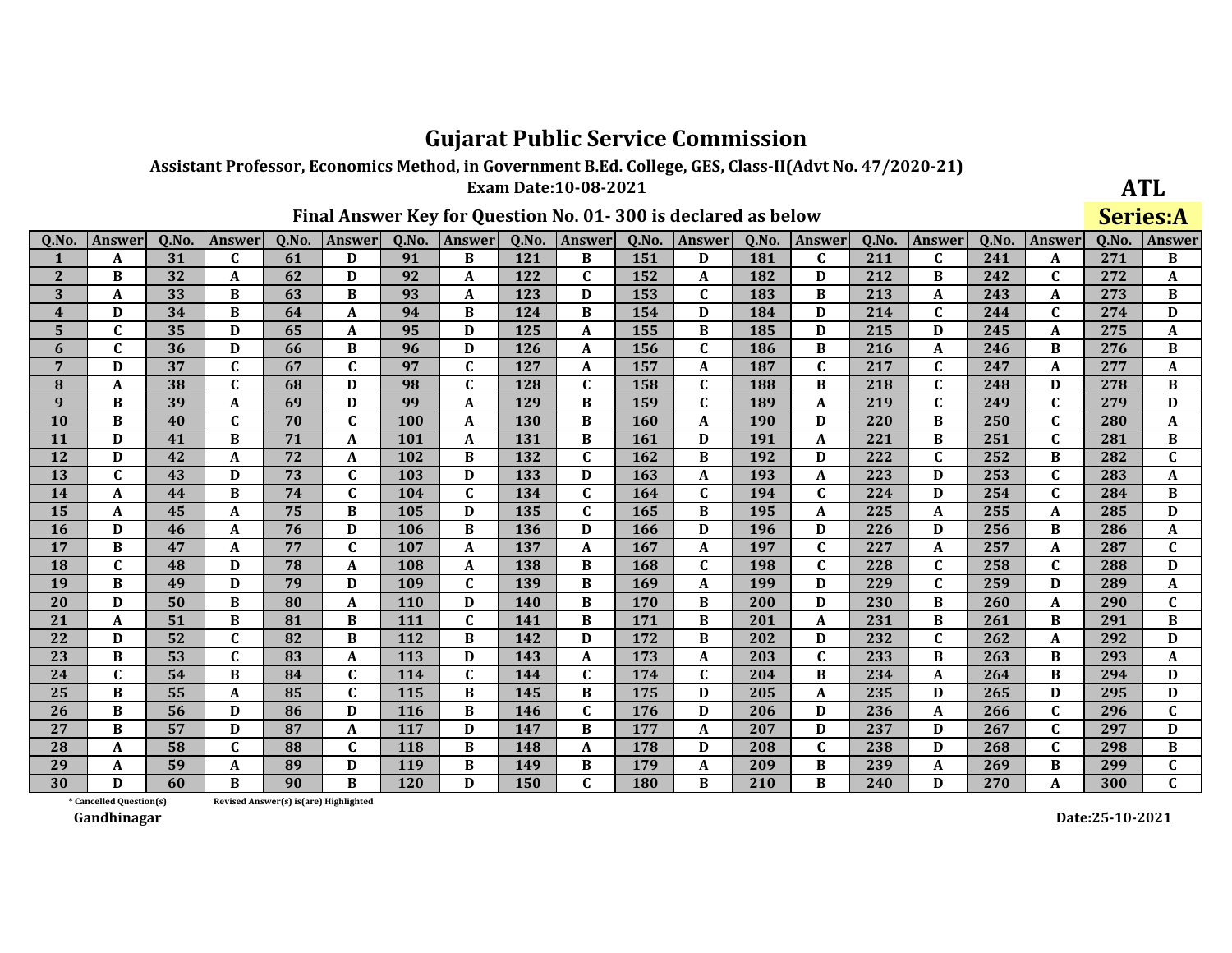Assistant Professor, Economics Method, in Government B.Ed. College, GES, Class-II(Advt No. 47/2020-21)

Exam Date:10-08-2021

| <b>ATL</b> |
|------------|
| rinc:<br>R |

|                         | Final Answer Key for Question No. 01-300 is declared as below |       |               |       |               |       |                  |       |               |       |               |       |               |       |                  | <b>Series:B</b> |               |       |                  |
|-------------------------|---------------------------------------------------------------|-------|---------------|-------|---------------|-------|------------------|-------|---------------|-------|---------------|-------|---------------|-------|------------------|-----------------|---------------|-------|------------------|
| Q.No.                   | <b>Answer</b>                                                 | Q.No. | <b>Answer</b> | Q.No. | <b>Answer</b> | Q.No. | <b>Answer</b>    | 0.No. | <b>Answer</b> | Q.No. | <b>Answer</b> | 0.No. | <b>Answer</b> | Q.No. | <b>Answer</b>    | Q.No.           | <b>Answer</b> | Q.No. | Answer           |
| 1                       | B                                                             | 31    | A             | 61    | B             | 91    | B                | 121   | B             | 151   | B             | 181   | B             | 211   | B                | 241             | C             | 271   | B                |
| $\mathbf{2}$            | $\mathbf C$                                                   | 32    | B             | 62    | B             | 92    | A                | 122   | B             | 152   | $\mathbf C$   | 182   | $\mathbf{C}$  | 212   | A                | 242             | B             | 272   | D                |
| 3                       |                                                               | 33    | A             | 63    | A             | 93    | D                | 123   | A             | 153   | D             | 183   | D             | 213   | B                | 243             | A             | 273   | A                |
| $\overline{\mathbf{4}}$ | B                                                             | 34    | D             | 64    | $\mathbf{C}$  | 94    | $\, {\bf B}$     | 124   | $\mathbf{C}$  | 154   | B             | 184   | $\mathbf{C}$  | 214   | $\bf{B}$         | 244             | $\mathbf{C}$  | 274   | D                |
| 5                       | A                                                             | 35    | $\mathbf{C}$  | 65    | $\mathbf{C}$  | 95    | $\boldsymbol{A}$ | 125   | D             | 155   | A             | 185   | C             | 215   | D                | 245             | D             | 275   | D                |
| 6                       | D                                                             | 36    | $\mathbf C$   | 66    | D             | 96    | A                | 126   | D             | 156   | A             | 186   | D             | 216   | $\mathbf C$      | 246             | A             | 276   | $\mathbf C$      |
| $\overline{7}$          | D                                                             | 37    | D             | 67    | $\mathbf A$   | 97    | $\boldsymbol{A}$ | 127   | A             | 157   | $\mathbf A$   | 187   | A             | 217   | $\mathbf C$      | 247             | C             | 277   | D                |
| 8                       | $\mathbf{C}$                                                  | 38    | A             | 68    | $\mathbf{C}$  | 98    | D                | 128   | D             | 158   | $\mathbf C$   | 188   | B             | 218   | $\mathbf C$      | 248             | $\mathbf{C}$  | 278   | $\bf{B}$         |
| 9                       | A                                                             | 39    | B             | 69    | D             | 99    | D                | 129   | A             | 159   | B             | 189   | B             | 219   | $\bf{B}$         | 249             | $\mathbf C$   | 279   | $\mathbf c$      |
| 10                      | B                                                             | 40    | B             | 70    | B             | 100   | B                | 130   | B             | 160   | B             | 190   | B             | 220   | A                | 250             | B             | 280   | $\mathbf C$      |
| 11                      | D                                                             | 41    | D             | 71    | B             | 101   | D                | 131   | A             | 161   | $\mathbf C$   | 191   | B             | 221   | B                | 251             | B             | 281   | $\, {\bf B}$     |
| 12                      | D                                                             | 42    | D             | 72    | A             | 102   | $\boldsymbol{A}$ | 132   | B             | 162   | D             | 192   | D             | 222   | A                | 252             | $\mathbf C$   | 282   | $\mathbf C$      |
| 13                      | B                                                             | 43    | $\mathbf C$   | 73    | A             | 103   | $\mathbf{C}$     | 133   | D             | 163   | B             | 193   | A             | 223   | B                | 253             | D             | 283   | B                |
| 14                      | A                                                             | 44    | A             | 74    | B             | 104   | D                | 134   | $\mathbf{C}$  | 164   | D             | 194   | $\mathbf{C}$  | 224   | D                | 254             | D             | 284   | $\boldsymbol{A}$ |
| 15                      | A                                                             | 45    | A             | 75    | D             | 105   | B                | 135   | D             | 165   | D             | 195   | B             | 225   | $\boldsymbol{A}$ | 255             | A             | 285   | D                |
| 16                      | B                                                             | 46    | D             | 76    | D             | 106   | $\mathbf{C}$     | 136   | B             | 166   | B             | 196   | $\mathbf{C}$  | 226   | B                | 256             | D             | 286   | A                |
| 17                      | C.                                                            | 47    | B             | 77    | $\mathbf{C}$  | 107   | $\boldsymbol{A}$ | 137   | A             | 167   | $\mathbf C$   | 197   | B             | 227   | A                | 257             | A             | 287   | D                |
| 18                      | D                                                             | 48    | $\mathbf{C}$  | 78    | $\mathbf C$   | 108   | $\mathbf C$      | 138   | A             | 168   | B             | 198   | A             | 228   | B                | 258             | $\mathbf C$   | 288   | D                |
| 19                      | D                                                             | 49    | B             | 79    | A             | 109   | $\mathbf{C}$     | 139   | $\mathbf C$   | 169   | A             | 199   | B             | 229   | D                | 259             | $\mathbf C$   | 289   | A                |
| 20                      | $\mathbf{C}$                                                  | 50    | D             | 80    | A             | 110   | A                | 140   | D             | 170   | D             | 200   | $\mathbf{C}$  | 230   | A                | 260             | B             | 290   | D                |
| 21                      | A                                                             | 51    | A             | 81    | $\mathbf{C}$  | 111   | D                | 141   | $\mathbf C$   | 171   | $\mathbf{A}$  | 201   | $\mathbf{C}$  | 231   | A                | 261             | B             | 291   | A                |
| 22                      | A                                                             | 52    | D             | 82    | A             | 112   | B                | 142   | B             | 172   | D             | 202   | B             | 232   | D                | 262             | $\mathbf{C}$  | 292   | $\mathbf c$      |
| 23                      | C                                                             | 53    | B             | 83    | B             | 113   | $\boldsymbol{A}$ | 143   | D             | 173   | A             | 203   | C             | 233   | $\mathbf{C}$     | 263             | A             | 293   | A                |
| 24                      | $\mathbf C$                                                   | 54    | $\mathbf C$   | 84    | B             | 114   | $\mathbf C$      | 144   | $\mathbf C$   | 174   | C             | 204   | $\mathbf C$   | 234   | B                | 264             | B             | 294   | $\mathbf C$      |
| 25                      | B                                                             | 55    | B             | 85    | D             | 115   | B                | 145   | B             | 175   | A             | 205   | A             | 235   | $\mathbf{A}$     | 265             | D             | 295   | A                |
| 26                      | D                                                             | 56    | B             | 86    | D             | 116   | D                | 146   | B             | 176   | D             | 206   | B             | 236   | D                | 266             | A             | 296   | $\bf{B}$         |
| 27                      | C                                                             | 57    | B             | 87    | C             | 117   | A                | 147   | D             | 177   | $\mathbf C$   | 207   | A             | 237   | D                | 267             | C             | 297   | A                |
| 28                      | A                                                             | 58    | A             | 88    | C             | 118   | $\mathbf C$      | 148   | B             | 178   | $\mathbf C$   | 208   | C             | 238   | $\mathbf C$      | 268             | D             | 298   | D                |
| 29                      | D                                                             | 59    | A             | 89    | A             | 119   | A                | 149   | B             | 179   | D             | 209   | D             | 239   | B                | 269             | A             | 299   | $\mathbf C$      |
| 30                      | A                                                             | 60    | $\mathbf{D}$  | 90    | $\mathbf{r}$  | 120   | B                | 150   | D             | 180   | $\mathbf{D}$  | 210   |               | 240   | B                | 270             | $\mathbf{C}$  | 300   | $\mathbf{C}$     |

Revised Answer(s) is(are) Highlighted

\* Cancelled Question(s) Gandhinagar

Date:25-10-2021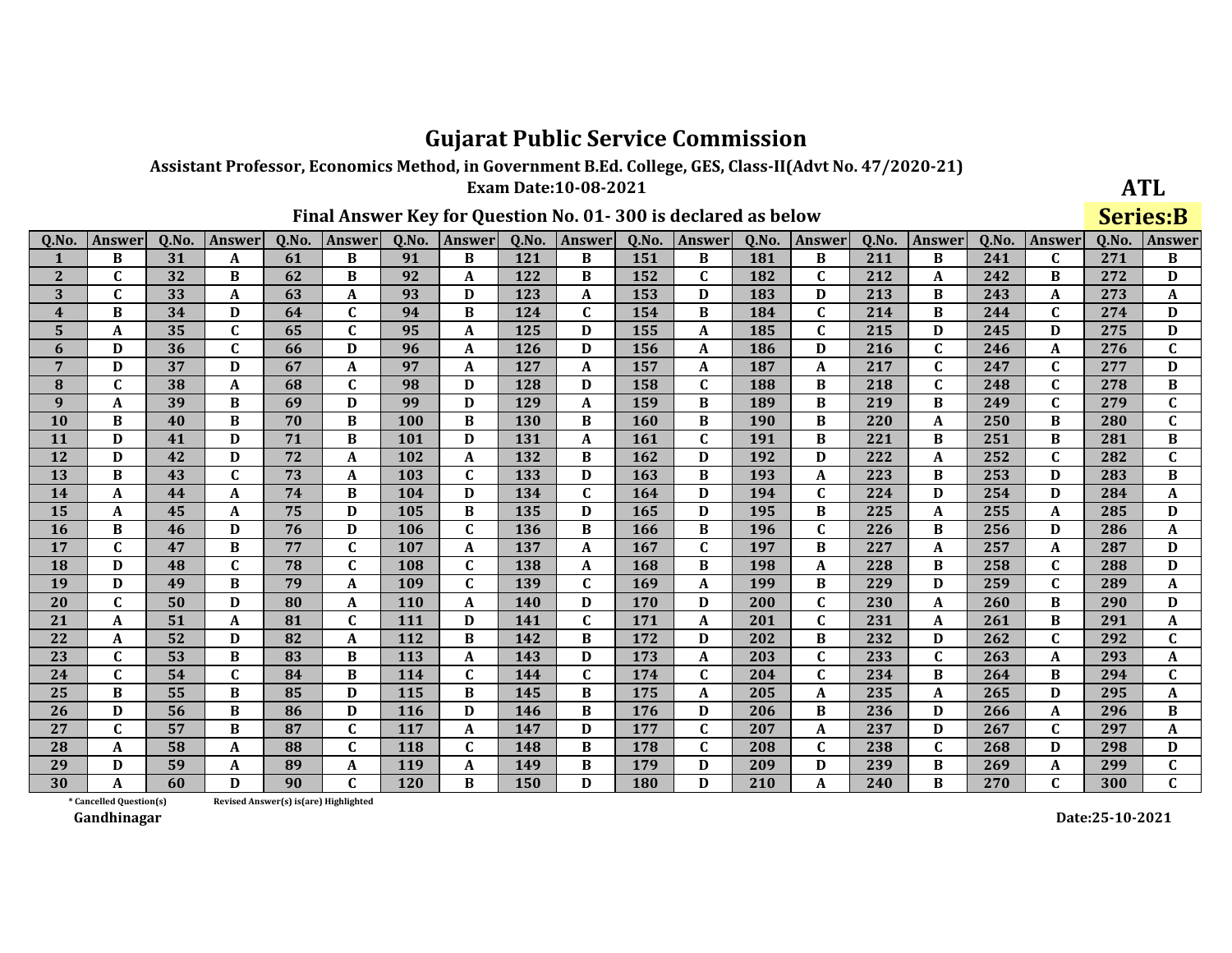Assistant Professor, Economics Method, in Government B.Ed. College, GES, Class-II(Advt No. 47/2020-21)

Exam Date:10-08-2021

| ATL      |
|----------|
| Sariac:C |

|                |                         |       |               |       |                                       |            |                           |       |              |       |               |            |               |       |               |       |              |       | <b>DELICOIT</b>           |
|----------------|-------------------------|-------|---------------|-------|---------------------------------------|------------|---------------------------|-------|--------------|-------|---------------|------------|---------------|-------|---------------|-------|--------------|-------|---------------------------|
| 0.No.          | Answer                  | 0.No. | <b>Answer</b> | 0.No. | Answer                                | 0.No.      | <b>Answer</b>             | 0.No. | Answer       | 0.No. | <b>Answer</b> | 0.No.      | <b>Answer</b> | 0.No. | <b>Answer</b> | 0.No. | Answer       | 0.No. | Answer                    |
| 1              | C                       | 31    | B             | 61    | A                                     | 91         | A                         | 121   | C            | 151   | $\mathbf{C}$  | 181        | D             | 211   | A             | 241   | A            | 271   | $\mathbf{C}$              |
| $\overline{2}$ | A                       | 32    | A             | 62    | D                                     | 92         | A                         | 122   | D            | 152   | B             | 182        | B             | 212   | $\mathbf C$   | 242   | D            | 272   | B                         |
| 3              | B                       | 33    | A             | 63    | B                                     | 93         | $\mathbf C$               | 123   | B            | 153   | D             | 183        | A             | 213   | A             | 243   | $\mathbf C$  | 273   | $\mathbf{C}$              |
| 4              | B                       | 34    | B             | 64    | $\mathbf{C}$                          | 94         | $\mathbf{C}$              | 124   | D            | 154   | $\mathbf{C}$  | 184        | $\mathbf C$   | 214   | $\mathbf{C}$  | 244   | B            | 274   | $\mathbf C$               |
| 5              | D                       | 35    | D             | 65    | B                                     | 95         | B                         | 125   | D            | 155   | B             | 185        | B             | 215   | A             | 245   | A            | 275   | A                         |
| 6              | D                       | 36    | D             | 66    | B                                     | 96         | D                         | 126   | B            | 156   | B             | 186        | D             | 216   | $\bf{B}$      | 246   | D            | 276   | B                         |
| 7              | C                       | 37    | $\mathbf{C}$  | 67    | B                                     | 97         | $\mathbf{C}$              | 127   | $\mathbf C$  | 157   | D             | 187        | A             | 217   | A             | 247   | D            | 277   | A                         |
| 8              | $\mathbf{C}$            | 38    | $\mathbf{C}$  | 68    | A                                     | 98         | A                         | 128   | B            | 158   | B             | 188        | $\mathbf C$   | 218   | D             | 248   | $\mathbf{C}$ | 278   | $\mathbf{C}$              |
| 9              | A                       | 39    | A             | 69    | A                                     | 99         | D                         | 129   | A            | 159   | B             | 189        | A             | 219   | $\mathbf C$   | 249   | B            | 279   | D                         |
| 10             | $\mathbf C$             | 40    | A             | 70    | D                                     | 100        | A                         | 130   | D            | 160   | D             | <b>190</b> | B             | 220   | $\mathbf C$   | 250   | B            | 280   | A                         |
| 11             | B                       | 41    | A             | 71    | B                                     | 101        | B                         | 131   | A            | 161   | B             | 191        | B             | 221   | B             | 251   | $\mathbf{C}$ | 281   | B                         |
| 12             | A                       | 42    | B             | 72    | $\mathbf{C}$                          | 102        | $\mathbf{C}$              | 132   | D            | 162   | $\mathbf C$   | 192        | B             | 222   | $\mathbf{C}$  | 252   | $\bf{B}$     | 282   | A                         |
| 13             | D                       | 43    | A             | 73    | $\mathbf{C}$                          | 103        | D                         | 133   | A            | 163   | D             | 193        | A             | 223   | A             | 253   | A            | 283   | B                         |
| 14             | B                       | 44    | D             | 74    | B                                     | 104        | $\mathbf C$               | 134   | $\mathbf C$  | 164   | B             | 194        | $\mathbf{C}$  | 224   | B             | 254   | $\mathbf C$  | 284   | B                         |
| 15             | A                       | 45    | $\mathbf{C}$  | 75    | A                                     | 105        | $\mathbf C$               | 135   | A            | 165   | A             | 195        | D             | 225   | D             | 255   | D            | 285   | D                         |
| 16             | A                       | 46    | $\mathbf{C}$  | 76    | D                                     | 106        | D                         | 136   | D            | 166   | A             | 196        | D             | 226   | A             | 256   | A            | 286   | $\mathbf C$               |
| 17             | A                       | 47    | D             | 77    | D                                     | 107        | $\boldsymbol{\mathsf{A}}$ | 137   | $\mathbf C$  | 167   | A             | 197        | $\mathbf A$   | 227   | $\mathbf C$   | 257   | $\mathbf C$  | 287   | $\mathbf{C}$              |
| 18             | D                       | 48    | A             | 78    | $\mathbf{C}$                          | 108        | B                         | 138   | $\mathbf{C}$ | 168   | $\mathbf{C}$  | 198        | D             | 228   | D             | 258   | $\mathbf C$  | 288   | $\overline{\mathfrak{c}}$ |
| 19             | D                       | 49    | B             | 79    | A                                     | 109        | B                         | 139   | D            | 169   | B             | 199        | A             | 229   | A             | 259   | $\mathbf C$  | 289   | $\, {\bf B}$              |
| 20             | B                       | 50    | B             | 80    | B                                     | 110        | B                         | 140   | D            | 170   | B             | 200        | B             | 230   | $\mathbf C$   | 260   | B            | 290   | A                         |
| 21             | B                       | 51    | D             | 81    | D                                     | 111        | B                         | 141   | A            | 171   | D             | 201        | B             | 231   | B             | 261   | B            | 291   | B                         |
| 22             | B                       | 52    | D             | 82    | D                                     | 112        | D                         | 142   | B            | 172   | A             | 202        | $\mathbf{C}$  | 232   | D             | 262   | $\mathbf C$  | 292   | A                         |
| 23             | A                       | 53    | $\mathbf{C}$  | 83    | B                                     | 113        | A                         | 143   | D            | 173   | $\mathbf{C}$  | 203        | B             | 233   | A             | 263   | D            | 293   | B                         |
| 24             | C.                      | 54    | A             | 84    | A                                     | 114        | $\mathbf C$               | 144   | $\mathbf{C}$ | 174   | D             | 204        | A             | 234   | D             | 264   | D            | 294   | $\mathbf D$               |
| 25             | C                       | 55    | A             | 85    | A                                     | 115        | $\, {\bf B}$              | 145   | D            | 175   | B             | 205        | D             | 235   | D             | 265   | A            | 295   | A                         |
| 26             | D                       | 56    | D             | 86    | B                                     | 116        | $\mathbf C$               | 146   | B            | 176   | $\mathbf C$   | 206        | A             | 236   | $\mathbf C$   | 266   | D            | 296   | B                         |
| 27             | A                       | 57    | B             | 87    | $\mathbf{C}$                          | 117        | B                         | 147   | A            | 177   | A             | 207        | D             | 237   | D             | 267   | A            | 297   | A                         |
| 28             | $\mathbf C$             | 58    | $\mathbf C$   | 88    | D                                     | 118        | $\mathbf A$               | 148   | A            | 178   | $\mathbf C$   | 208        | D             | 238   | B             | 268   | $\mathbf C$  | 298   | $\, {\bf B}$              |
| 29             | D                       | 59    | B             | 89    | D                                     | 119        | B                         | 149   | $\mathbf{C}$ | 179   | $\mathbf C$   | 209        | A             | 239   | $\mathbf c$   | 269   | $\mathbf c$  | 299   | D                         |
| 30             | <sub>R</sub>            | 60    | $\mathbf{D}$  | 90    | $\mathbf{C}$                          | <b>120</b> | $\mathbf{C}$              | 150   | D            | 180   | A             | 210        | D             | 240   | $\mathbf C$   | 270   | B            | 300   | A                         |
|                | * Cancelled Ouestion(s) |       |               |       | Revised Answer(s) is(are) Highlighted |            |                           |       |              |       |               |            |               |       |               |       |              |       |                           |

Final Answer Key for Question No. 01-300 is declared as below

Date:25-10-2021

Gandhinagar